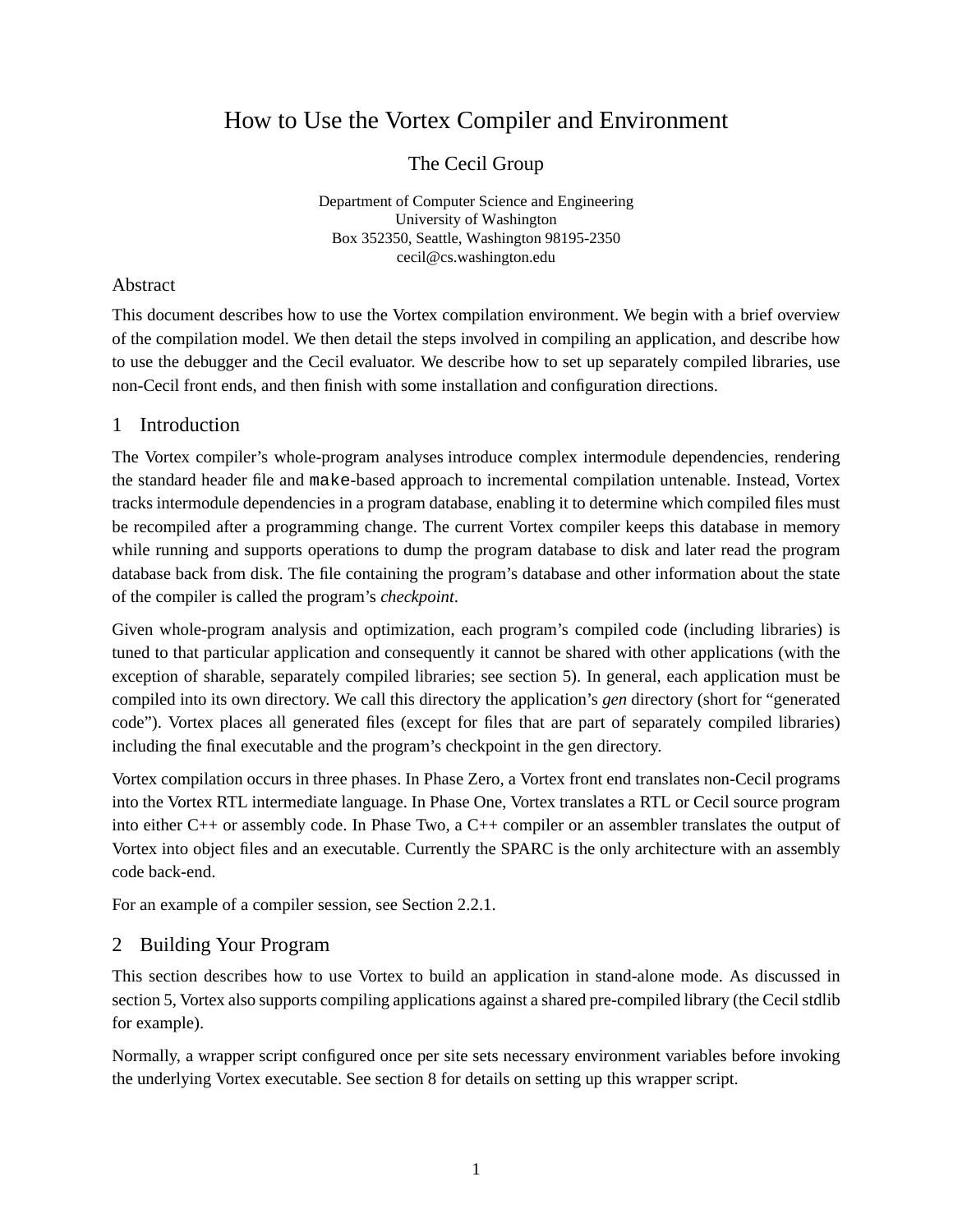# 2.1 Gen directories

It is easiest to run the compiler from the directory containing your source files. During the first compile, Vortex creates a subdirectory of the current directory called gen which becomes the gen directory for your application. The program's executable is created in this directory. Its name is the name of the application's main file with the suffix removed. For example, if your program is called mypoint.cecil, the executable will be gen/mypoint.

If you have several applications, just put the sources for each application in their own directory, so each application has its own gen directory. (Section 2.4.3 explains how to adjust the gen directory.)

#### 2.2 Running the compiler

#### 2.2.1 Typical compiler session

Vortex normally runs interactively, reading and executing user commands. The notation Vortex> some\_command indicates that some\_command (followed by pressing the return key) is typed at the compiler prompt. Compiler commands appear in **boldface**, and % is used as a sample Unix shell prompt.

To compile a new program (say, myprog.cecil) run a make command which specifies the name of your program: Vortex> **make** myprog.cecil. The **make** command parses the file named myprog.cecil and any files transitively included by this file, constructs global data structures describing the program (e.g., the object inheritance graph and the table of defined methods), produces Phase-1"compiled" (C++ or assembly) code for the application in the gen directory (which is created if necessary), and then invokes a Phase-2 make<sup>\*</sup> to compile the intermediate files into . o files and link the . o files into a target executable, gen/myprog. The generated executable can be run either from a UNIX prompt or by typing **run** at the Vortex prompt.

Once a program has been compiled, further invocations of the **make** command (the program name is optional after the first time) incrementally recompile only files that changed (or depend on a changed file).

The **save** command writes the program checkpoint to a file named *program*.db, where *program* is the name of the application being compiled. The checkpoint contains a snapshot of the application's source code, the interprocedural information computed by the compiler, and recompilation dependencies, as well as the current settings of the Vortex compiler's options. At this point, it is safe to quit Vortex by typing the **quit** command. (**really\_quit** skips asking for confirmation.)

To reload a program's checkpoint file, use the **load** *program*.db command. The compiler's state is restored to where it was at the point of the previous **save**, permitting more incremental development to proceed. If you do not load a checkpoint file, the first **make** command will perform a full non-incremental compilation.

#### 2.2.2 Start-up commands

Upon startup, Vortex searches for a file named .vortexrc first in the current directory, then in the user's home directory. Each line is executed as if it were typed at the Vortex prompt. If the line contains the # symbol, the part of the line between the first # and the end of the line is ignored. For example, if you want

<sup>\*</sup> Vortex assumes that gmake is available to runPhase-2 compiles.Section 8 describes how to change this assumption.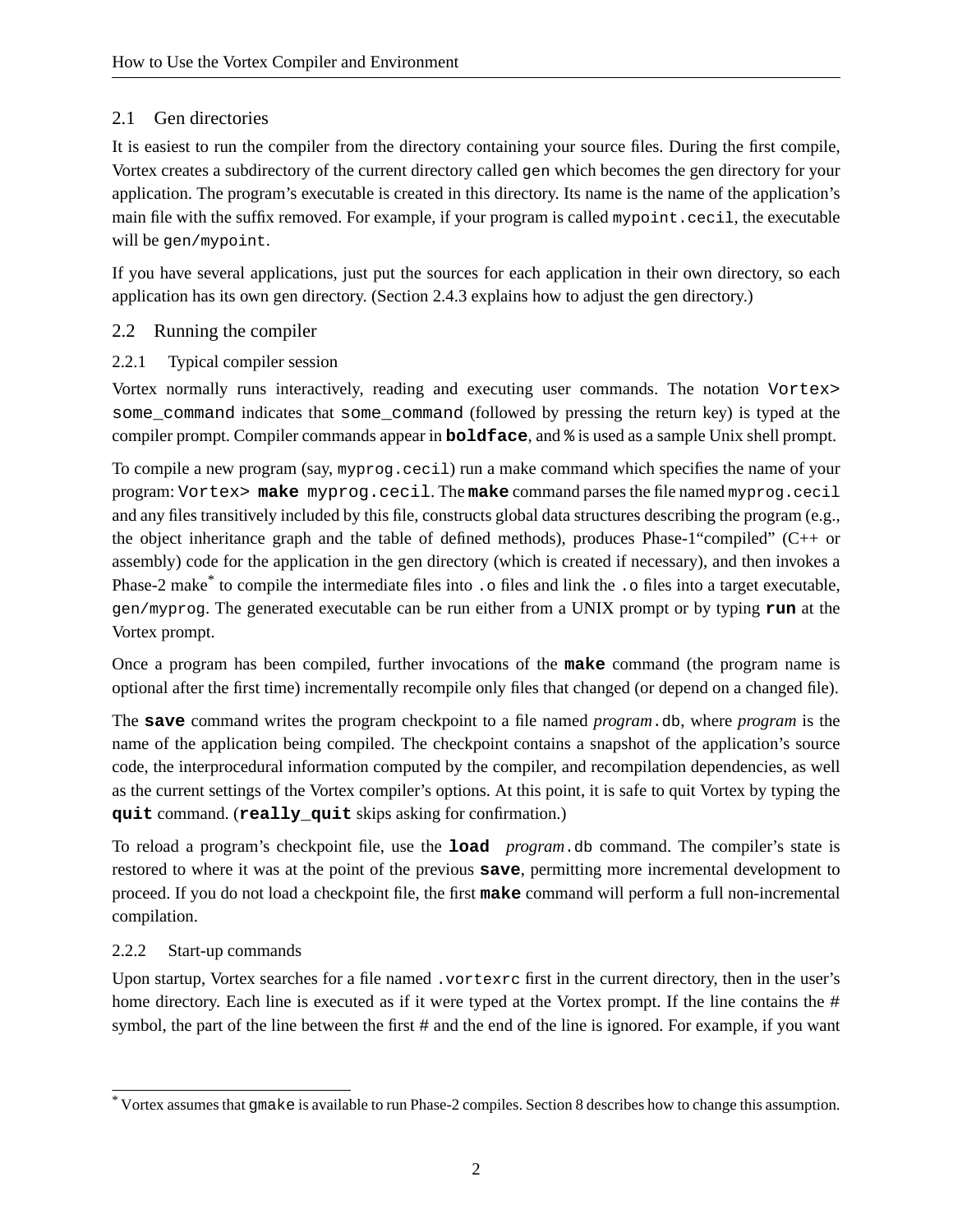Vortex to load the program's checkpoint upon startup, you can create a . vortexrc containing the following lines:

# put this .vortexrc in the directory where you start the compiler load myprog.db

After .vortexrc is processed (if found), any command-line arguments are processed, in order. Each command-line argument is executed as if it were typed at the Vortex> prompt. As a special case, if the command line starts with -F, no startup file is read; if with -f *filename*, file *filename* is used for the startup file's name.

For example, Vortex can compile a program in batch mode when invoked as follows:

% vortex "load myprog.db" make save really\_quit

2.2.3 Compiler commands

This section describes the major Vortex compiler commands. The following notation is used:

- [*phrase*] -- *phrase* is optional
- *phrase1*|*phrase2* -- either *phrase1* or *phrase2*
- ... -- the last parameter may be repeated

More commands are described in Sections 2.3, 2.4, and 2.5. This manual describes only the more common commands; a complete list of commands and their brief descriptions can be obtained by using the **help** command. Multiple commands separated by semicolons can be given on the same line.

- **help** [*helptopic*]-- display a list of compiler commands with brief descriptions (related to *helptopic* if specified; possible *helptopic*s are: make, options, browse, typechecker, advanced, and startup)
- **make** [*progname.ext*] -- set the current program to be *progname.ext* if specified, then compile the current program. The executable called *progname* is produced in the gen directory. The *.ext* extension may be omitted, in which case an input-language-specific extension (e.g. .cecil for Cecil programs, .rtl for Java programs, .o for C++ programs, and .strtl for Smalltalk programs) is appended.\*

There are a number of variations of the **make** command supporting parallel Phase Two compilation, Phase One or Phase Two only compilation, and/or optimized compilation, derived from the regular expression: [**p**]**make**[**1**|**2**][**o1**|**o2**] [*progname.ext*]

- **p** -- Uses the pm script to perform the Phase Two compiles in parallel. (See section 8 for information on how to configure the list of machine names used by Vortex for parallel compiles.)
- [**1**|**2**] -- Only do Phase One or Phase Two compilation.
- [**o1**|**o2**] -- Recompile all file that have been compiled with a lower optimization level than that specified in command (see section 2.3 for a description of possible optimization levels and some examples of **make** commands).
- **info** -- report the status (up-to-date, out-of-date, need-to-parse, need-to-codegen) of all of the files making up the current program

<sup>\*</sup> If the filename doesn't already have the default extension, then the filename with the default extension appended is searched for first. If this filename isn't located in the current source search path (see section 2.4.3 about the source\_paths option), then the filename as given by the user is searched for. For example, **lang** Cecil; **make** foo.bar first searches for a file named foo.bar.cecil, and if this fails then searches for a file named foo.bar.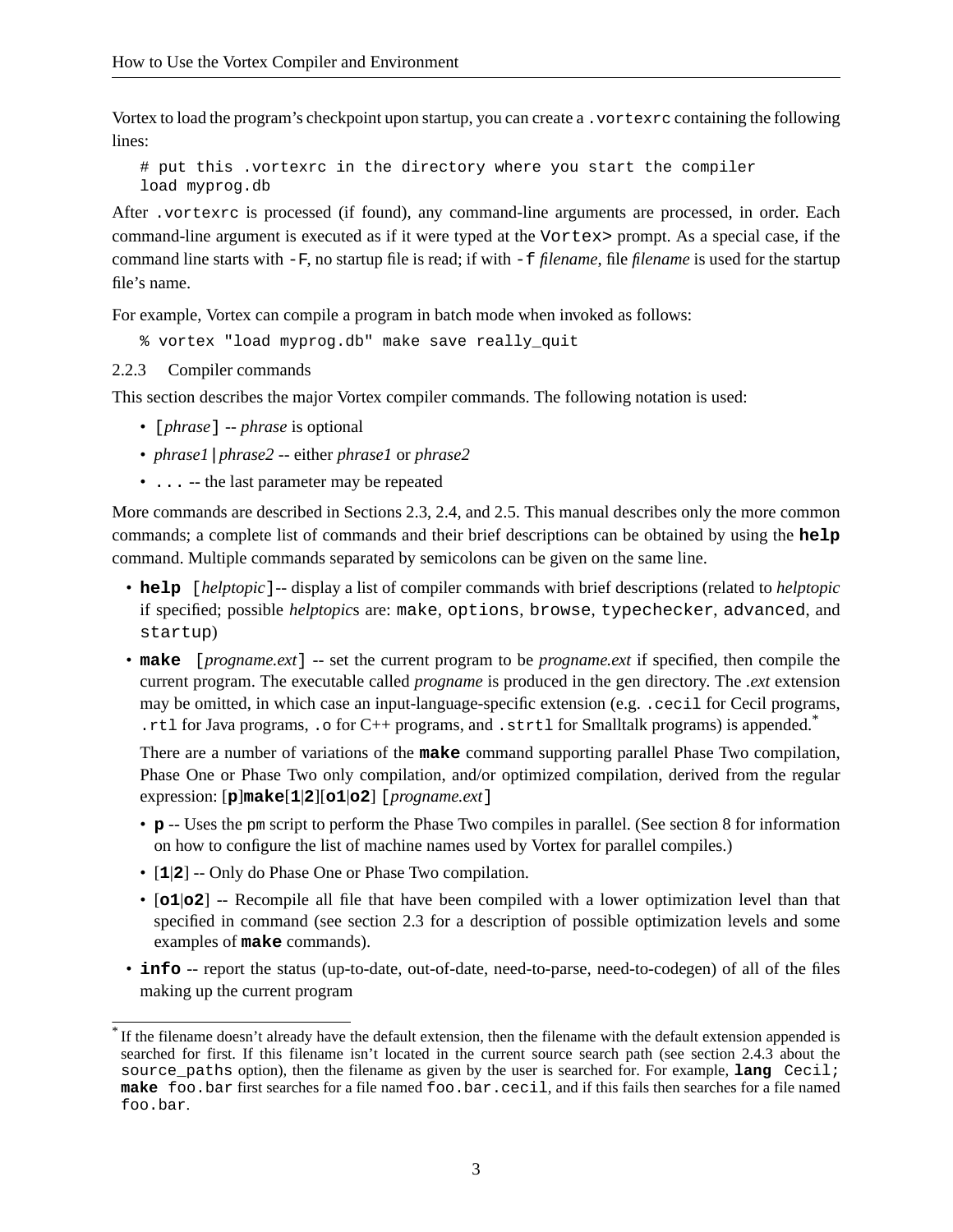- **save** [*filename*] -- save the compiler state to a checkpoint file *filename*, if given, or *curprog*.db otherwise, where *curprog.ext* is the name of the current program
- **load** *filename* -- load the checkpoint from file *filename*
- **quit**, ^D -- exit Vortex. You will be prompted to make sure you really wanted to quit. Note that quitting the compiler does not save the compiler state. If you want to save the compiler state before quitting, you must use the **save** command and then quit. **really\_quit** can be used to avoid the confirmation message.
- **really\_quit** -- like **quit**, but does not require interactive user confirmation

A string typed at the Vortex prompt is interpreted as follows. If it starts with a word that matches one of the compiler commands, such as **make**, that command is executed. Otherwise, if the first word matches an option name, such as optimize, the value of the option is displayed or modified (section 2.4 describes options). Otherwise, the string is evaluated as a Cecil expression, statement, or declaration (section 4 describes the evaluator). If the evaluator does not recognize the string as a valid Cecil construct, it reports an error.

#### 2.2.4 Typechecking

Vortex includes a typechecker for Cecil. (Programs in languages other than Cecil are typechecked by their corresponding front-ends.) The typechecker has to be invoked explicitly by the **typecheck** or **fulltypecheck** commands; it isn't run when a **make** command is issued. **fulltypecheck** rechecks the whole program for type errors, while **typecheck** only rechecks code in modified files and files that previously had type errors. **typecheck** is faster for small program changes, but it can miss errors that are introduced in files that were not touched.

The current typechecker implementation does not perform any "implementation-side" typechecking (checking whether signatures are fully and unambiguously implemented), but does perform most other, "client-side" typechecking. It also includes a few known bugs and weaknesses, where it may report some type errors unnecessarily.

# 2.3 Controlling the compiler configuration

Vortex's behavior is controlled by configuration parameters and options; the primary distinction between them is that options are set and queried by a regular set of commands, while manipulation of configuration parameters is currently more ad hoc. This section describes configuration parameters and a few important options. Section 2.4 describes options and how to set or display them in more detail.

Vortex displays its configuration upon startup; you can also request it with the **config** command. The configuration is part of the compiler state saved in a checkpoint.

**Current program.** At each moment, Vortex works with a single program. If the program consists of one file, this file is the current program. If the program consists of multiple files, the current program is the file from which the others are included, possibly indirectly. The current program is set by any of the make commands, for example,

• **make** *progname.ext* -- set current program to *progname.ext* and compile it

No current program is assumed upon Vortex startup. See Section 2.2.3 for a detailed description of **make**.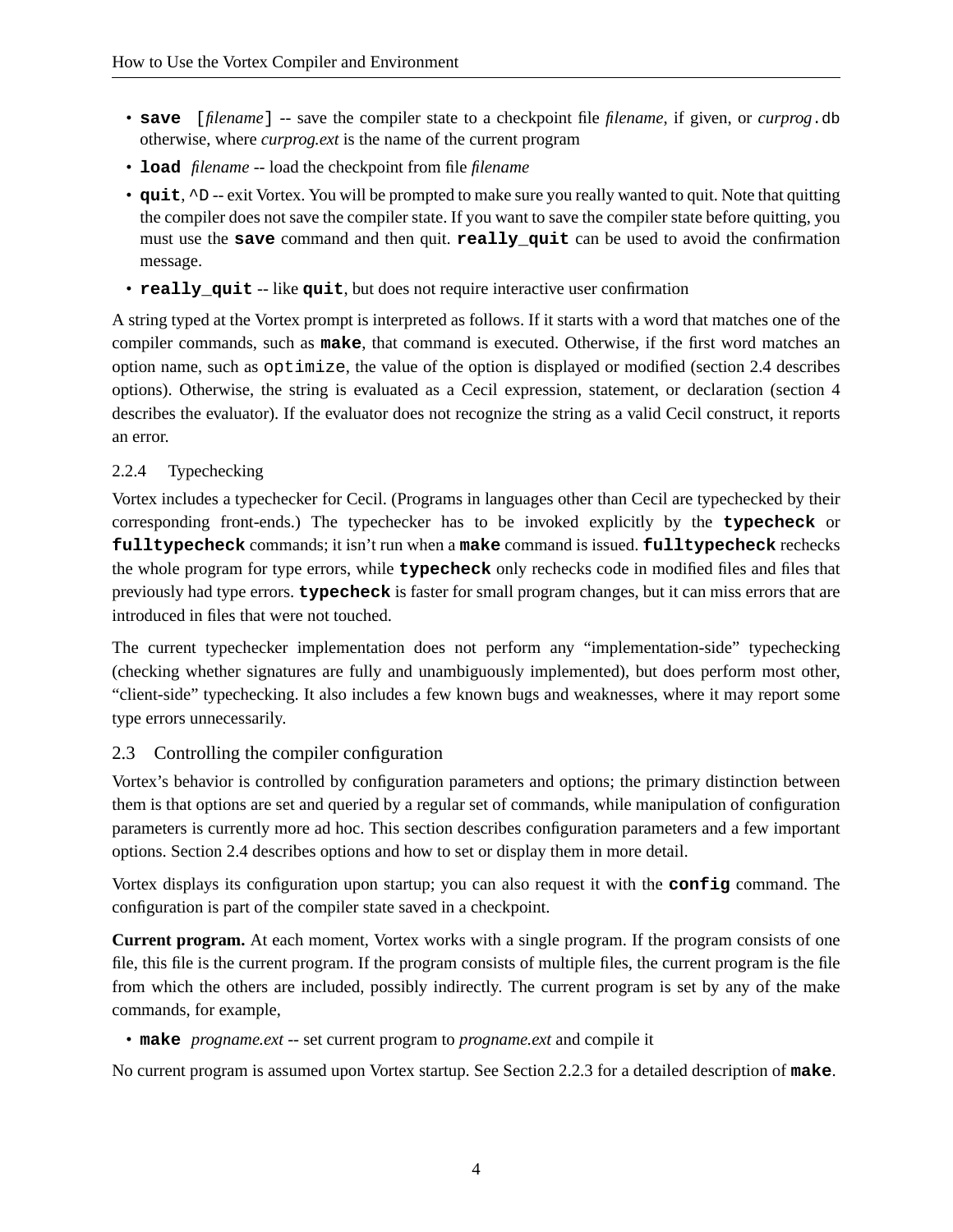Vortex can compile multiple languages. Cecil is the most stable input language, but Java, C++, Modula-3, and ParcPlace Smalltalk front-ends are also available, with an IBM Smalltalk front-end under development. To set the language being compiled, use the **lang** command:

- lang (Cecil|Java|C++|M3|ParcPlaceSmalltalk|IBMSmalltalk) -- change the current accepted language
- **lang** -- display the current accepted language

Regardless of the current language, the set of compiler commands and options remains the same. Only Cecil expressions are recognized by the evaluator (since they are evaluated in the context of the Vortex compiler's implementation, which is written in Cecil). Filename extensions have no influence on the current language, nor is any specific extension enforced, although each individual language has its own default extension.

**Generated language.** Vortex generates either C++ or assembly code. By default, it produces code appropriate for the architecture/OS combination on which it is being run.

- gen  $|C|C$  32  $|C$  64 asm) -- generate C++ or assembly code. The C 32 and C 64 flags can be used to control whether the generated C code assumes 32 or 64 bit pointers. (Assembly code generation is currently only supported on SPARC architectures for Cecil, Java, and Smalltalk.)
- gen (sun4 | solaris) -- select the target OS for assembly codegen.
- **gen** -- display the current generated language and target OS (for assembly codegen).

The gen commands can be used to enable cross-compilation. For example, to use a sun4 vortex executable to produce an executable that would run on an alpha, one would issue a **gen C\_64** command, followed by a **make1** command at the Vortex> prompt. Phase two compilation could then be done on an alpha using either make or pm. pm takes an optional -arch <archname> command line argument that overrides its default assumption of compiling for the architecture/OS on which it is invoked.

**Cecil standard library.** The Cecil language includes no built-in data or control structures. When compiling a Cecil program, Vortex can automatically include the *standard library*, a selection of standard data and control structures (e.g. numbers, loops, arrays) plus the Cecil evaluator, which facilitates debugging the program. Alternately, you may select a subset of the standard library, or no library at all.

There are four levels of incorporating the Cecil standard library (described in more detail in a separate document), depending on the top library file that is included in the program (including a file causes other files referenced in it to be included, too). The levels are determined by compiler commands as follows:

- **nostdlib** -- no files are automatically included by Vortex, so no data and control structures are implicitly available.
- **smallstdlib** -- prelude.small.cecil is automatically included. It provides only the core standard data structures. Note: the smallstdlib is incomplete (in particular it excludes big\_ints and streams), thus a number of warning messages (which can be ignored) will be generated when compiling the smallstdlib's files.
- **noevalstdlib** -- prelude.noeval.cecil is included. It provides all the standard data structures, including those provided by smallstdlib, but excludes the Cecil evaluator.
- **stdlib** (default) -- prelude.cecil is included, providing the Cecil evaluator in addition to the standard data structures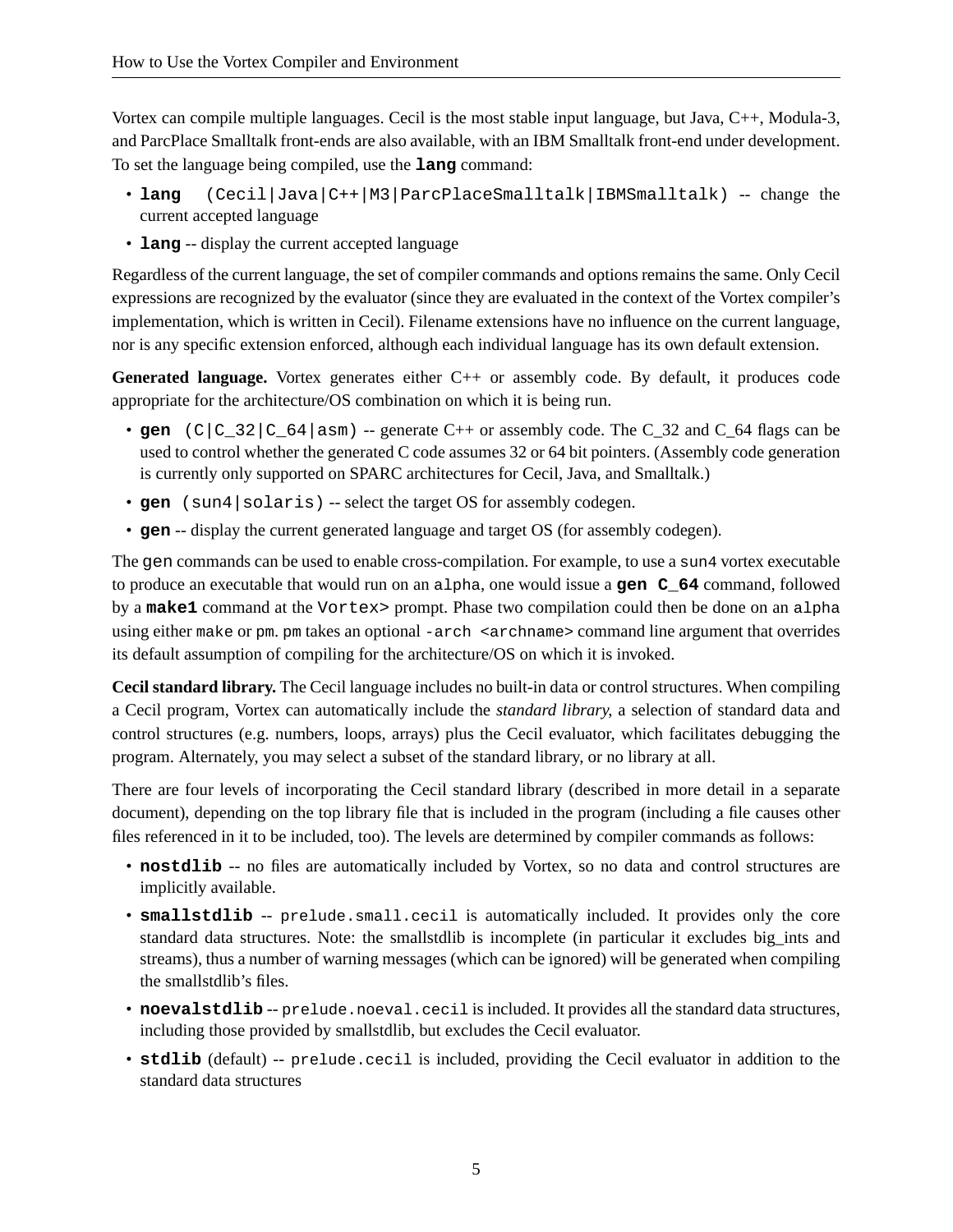These commands are processed in addition to any files included by the Cecil program. Choosing **nostdlib** and explicitly including prelude.cecil from one of the files comprising a program is equivalent to choosing **stdlib** when compiling that program (even if it contains no explicit includes).

(When compiling Java, the file stdlib.rtl is included as the default standard library; **nostdlib** can be used to disable this default library. Other languages have no standard libraries.)

**Optimization level.** When debugging code, it is convenient to compile it without optimizations both to reduce turnaround time and to make it easier to use the Cecil evaluator and debugger (discussed in sections 3 and 4). We typically make some source changes, do a series of incremental, non-optimizing compilations while debugging, and finally perform an optimizing compilation once things seem to work. Optimization speeds up applications by roughly an order of magnitude, so it generally is a good idea to optimize a program before running it on a large input set.

Which optimizations are performed depends on the value of the integer option optimization\_level; larger values of optimization level correspond to more aggressive combinations of optimizations. Its default value is 0 (perform no optimizations). It may be set using the following commands:

| <b>Commands</b>             | <b>Value of</b><br>optimization_level | Impact                                                                                                                                                             |
|-----------------------------|---------------------------------------|--------------------------------------------------------------------------------------------------------------------------------------------------------------------|
| $\circ$ 0 or<br>no_optimize |                                       | Perform no optimizations                                                                                                                                           |
| $01$ or<br>optimize         |                                       | Only perform a few highly profitable optimizations (class<br>analysis, splitting, class hierarchy analysis, class predic-<br>tion, closure delaying, and inlining) |
| $02$ or<br>full_optimize    |                                       | Augment o1 with useful, but smaller-impact optimiza-<br>tions such as CSE                                                                                          |

Since separately compiled libraries (such as the precompiled standard library that comes with the distribution) are compiled with no optimization, you need to disable separate compilation (i.e., enable whole-program optimization) to achieve higher performance. This is controlled by the option use shared libraries.

• set use shared libraries (true|false) -- allow sharing of compiled library code (if true)/make a specialized version of all library code in the application's gen directory (if false; default value is true)

Be prepared for a long compilation time when you first set use\_shared\_libraries to false, since all the library files will need to be recompiled. You may want to switch to a smaller standard library before specializing library code.

In a large program, often only a few files are being debugged at a time. In such a case, it is reasonable to optimize the other files. This is achieved by first compiling everything with optimization ( Vortex> **set** use\_shared\_libraries false; **o2**; **make**) and then turning optimization off ( Vortex> **o0**). After these actions, every file that is modified will be recompiled without optimization (thus making debugging easier and reducing turnaround time). The command Vortex> **makeo2** will then recompile unoptimized files with optimization, bringing the current program up to full optimization. **makeo1** and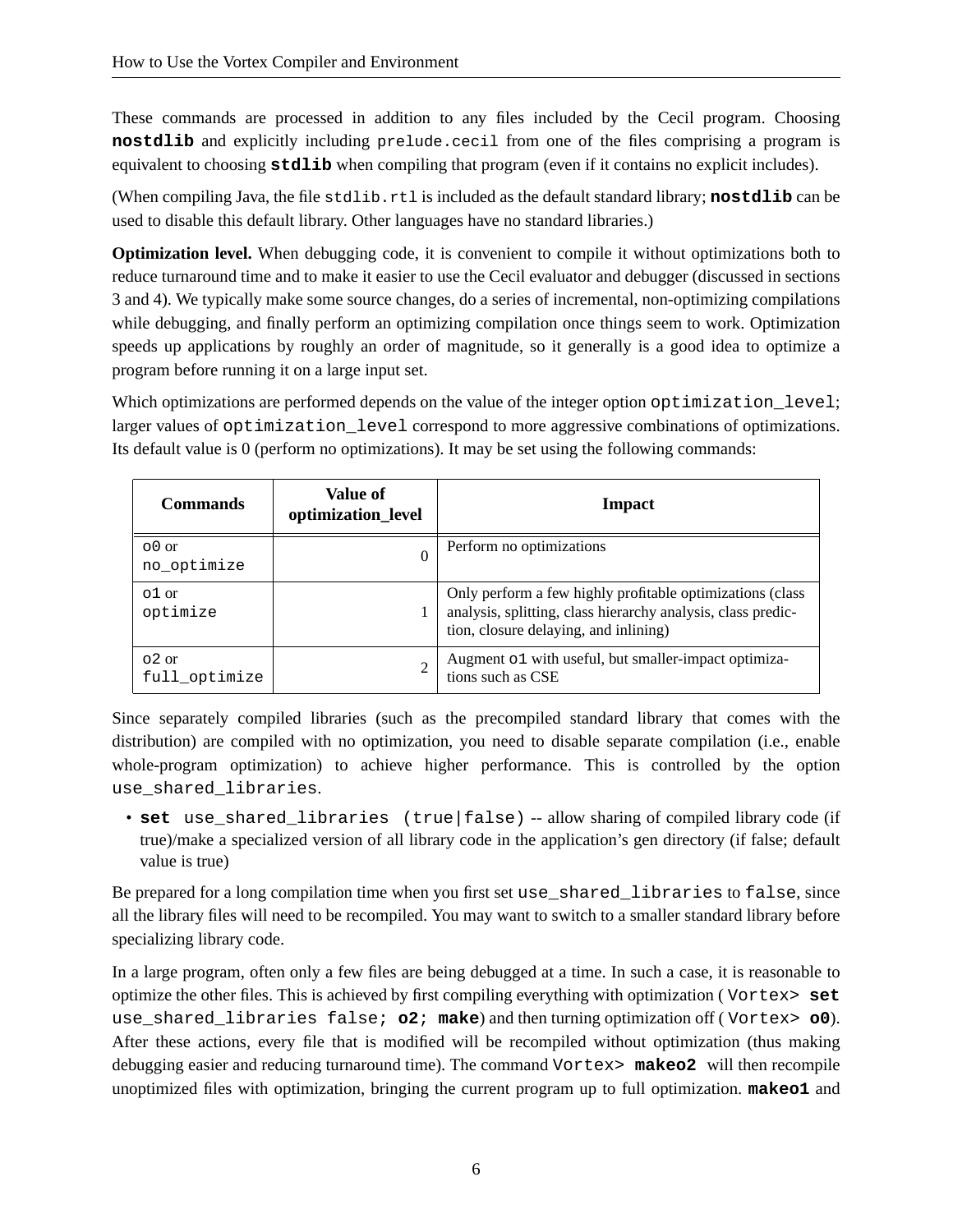**makeo2** set the optimization level option for only the immediately succeeding compile. It is reasonable to keep optimization\_level set to 0, but periodically use **makeo1** or **makeo2** to bring things up to full speed.

#### 2.4 Compiler options

#### 2.4.1 General commands

Compiler options control various aspects of compilation, such as optimization level, verboseness of messages, gen directory, etc. The following commands are used to display and modify options:

- **options** -- display the more interesting options
- **options** *topic* -- display options on a given topic (for example, config, directories, etc.)
- **options** topics -- display available option topics
- **show** *optname*... -- display option *optname* (multiple option names are allowed)
- **set** *optname optvalue* -- set option *optname* to value *optvalue*

For convenience, Vortex> *optname* is a shortcut for **show** *optname*; Vortex> *optname optvalue* is short for **set** *optname optvalue*.

Each option receives a default value upon start-up. The current option values are by default part of the compiler state saved in a checkpoint. For more options and option-related commands, see:

• **help** options -- display information about options

## 2.4.2 Kinds of options

Vortex has four classes of options:

**Boolean options** (e.g., optimize, show\_phases). They can have true and false as values.

**Integer options** (e.g., opt\_verbosity\_level). Their values are integers.

**String options** (e.g., gen\_dir). Their values are strings. When changing their values, the double quotes around the new string value (that would be required by the Cecil syntax) should be omitted. To set a string option to the empty string, use **set** *optname* (with no explicit option value, i.e., the empty string).

**String list options** (e.g., source\_paths). Their values are lists of strings. When changing the value of a string list option, the new value is the list of words that are separated by spaces in the user's command. As with string options, the quotes around the strings should be omitted, and **set** *optname* sets an option to the empty list.

String and string list options allow **prepend** and **append** operations:

- (**prepend**|**append**) *str\_opt\_name value*... -- prepend/append value(s) to string or string list option *str\_opt\_name*
- 2.4.3 Frequently used options

Here we describe some of the frequently used options. A complete list of options is given by the command **options** all.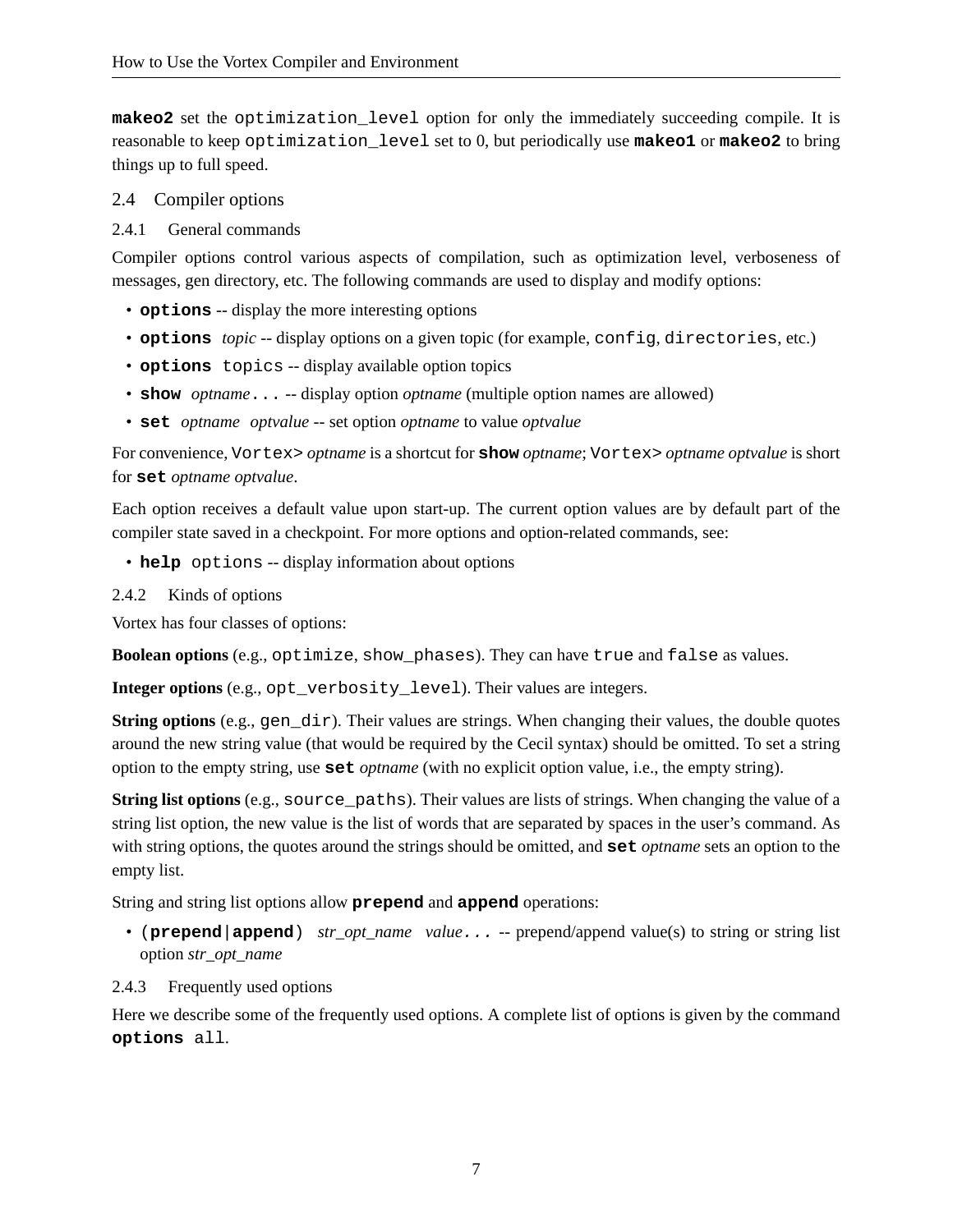source paths -- the set of directories where the source files are searched. With current implementation, once Vortex finds a file in some directory, it will always look for that file in that same directory during subsequent incremental recompilations.

gen\_dir -- the gen directory for the application, absolute or relative to the directory where Vortex is run

debug\_support -- determines availability of source-level debugging support in the compiled program. A program compiled without debugging support runs faster, but does not provide the features described in Section 3.

show directory in prompt -- determines how many directory levels are displayed as part of the compiler prompt. This option allows one to distinguish more easily between Vortex processes compiling different programs.

loud\_compile -- controls display of individual methods being compiled

show\_phases -- controls display of individual optimization passes (with optimization-specific characters) performed for each method being compiled.

#### 2.5 Browsing the program's inheritance hierarchy, methods, and fields

Several Vortex commands are available to examine the inheritance hierarchy, methods, and fields of the program currently being compiled. To use them, it is necessary first to run a make command (like **make** or **graphs**) on the program, or, instead, load a checkpoint that was saved after a make command had been run.

- **parents** *objectspec* -- display (immediate) parents of the object specified by *objectspec* (*objectspec* is the object name followed by the number of its type parameters, if non-zero, e.g., int or list 1)
- **all\_parents** *objectspec* -- same, but include indirect ancestors
- **children** *objectspec* -- display (immediate) children of the object specified by *objectspec* (except for descendants of predicate objects)
- **all\_children** *objectspec* -- same, but include indirect descendants
- **methods** *objectspec* -- display methods and fields where the specified object is the specializer of at least one formal
- **all\_methods** *objectspec* -- same, but the specified object may be either the specializer or inherit from the specializer (the specializer any doesn't count)
- [**all\_**]**fields** *objectspec* -- same, but display only fields
- **methdefs** *methodname* [[*nparams*] *nargs*] -- display all implementations of the message with the given name, number of type parameters and number of formal arguments (0s by default)
- **matchmeths** *name* -- display all message names that include string *name*

Two options affect the selection of displayed objects, methods, or fields

- browse\_predicate\_objects when false, don't include predicate objects
- browse\_private\_methods when false, don't include private methods or fields

Typing **help** browse will print a summary of these commands.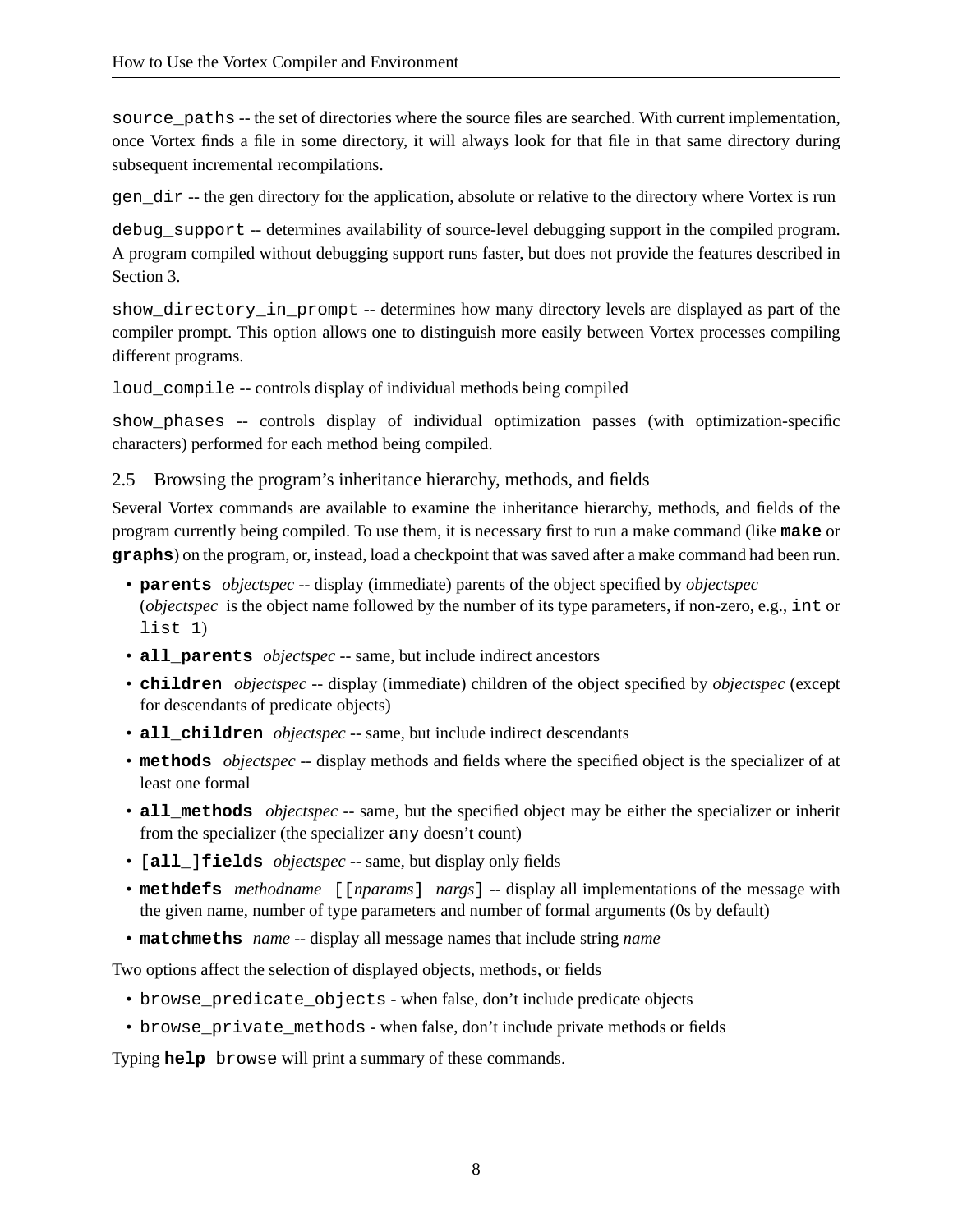# 2.6 Gathering and applying profile information

Vortex can exploit dynamic profile information to generate highly optimized code, ranging from 50% to 500% faster than without profile data. In order to reap the benefits of this optimization, profile information must be gathered and then exploited. Gathering profile information involves the following steps:

- Build an instrumented executable. This requires a full phase two re-compilation. It does not require a phase one(Vortex) re-compilation. You can build an instrumented executable by typing make pic or pm -pic at the Unix shell prompt in your gen directory. \* If the program is named foo.cecil then the instrumented executable is named foo.pic. An instrumented executable is typically 10-50% slower than a normal executable.
- Run the instrumented executable to gather profile information. The most important aspect of this step is running the program on a representative input set. The program should be started with the  $-\text{picstats}$  command line option.<sup>†</sup> Profile data is dumped to standard output when the program terminates. Generally, you want to redirect the output of the program into a file. For example, you could gather profile information for the Vortex compiler using the following command:

```
% compiler.pic --picstats "optimize; make towers.tst" > c.pic
```
A more sophisticated example is  $\frac{1}{\sqrt{C\text{C}}}\times \frac{1}{\sqrt{C\text{C}}}\times \frac{1}{\sqrt{C\text{C}}}$  hell/make profile, the script which gathers profile data for Vortex itself.

- Process the profile output into the proper form. Several perl scripts in  $\frac{1}{\sqrt{N}}$  /  $\frac{1}{N}$  /  $\frac{1}{N}$  /  $\frac{1}{N}$  /  $\frac{1}{N}$ do this processing. The most useful form of profile data is n-CCP (call-chain profile data) which can be produced in the following manner (assuming \${VORTEX\_HOME}/bin/shell is in your path):
	- % call-chain.perl < c.pic > c.nCCP

After profile data has been gathered, exploiting it is fairly easy. A file containing processed profile data can be read into Vortex by using the **load\_profile** command, e.g., Vortex> **load\_profile** c.nCCP. Once profile data has been read in, it is automatically exploited during optimizing compilations. Profile data is saved in the program checkpoint, so it can be utilized across many compilation sessions without having to be read in each time. It also is reasonably robust in the face of small program changes, so profile data from an older version of the program can continue to be used for modified versions of the program.

# 3 Using the Cecil Debugger

Most features of the Cecil debugger require the application being debugged to have been compiled with debugging support (the debug\_support compiler option must have been set to true, which is its default setting). There are three main waysto enter the debugger. First, run-time errorslike message-not-understood invoke the debugger in the context of the error. Second, typing ctrl-C interrupts a program compiled with debugging and invokes the debugger (typing ctrl-C kills a program compiled without debugging support). Third, the Cecil breakpoint function inserts an explicit debugger entry point. For example,

if(x > 5, { breakpoint(); });

<sup>\*</sup> To get these and other utility programs for manipulating profiling information into your path, you should source the \${VORTEX\_HOME}/bin/shell/vortex.cshrc file in your ~/.cshrc.

 $\dagger$  Command line arguments that start with  $-$  are interpreted by the Cecil runtime system and are not passed on to the user program. They may appear anywhere on the command line. Passing --help as a command line argument to a Vortex-compiled executable will cause it to list the recognized run-time system command line arguments.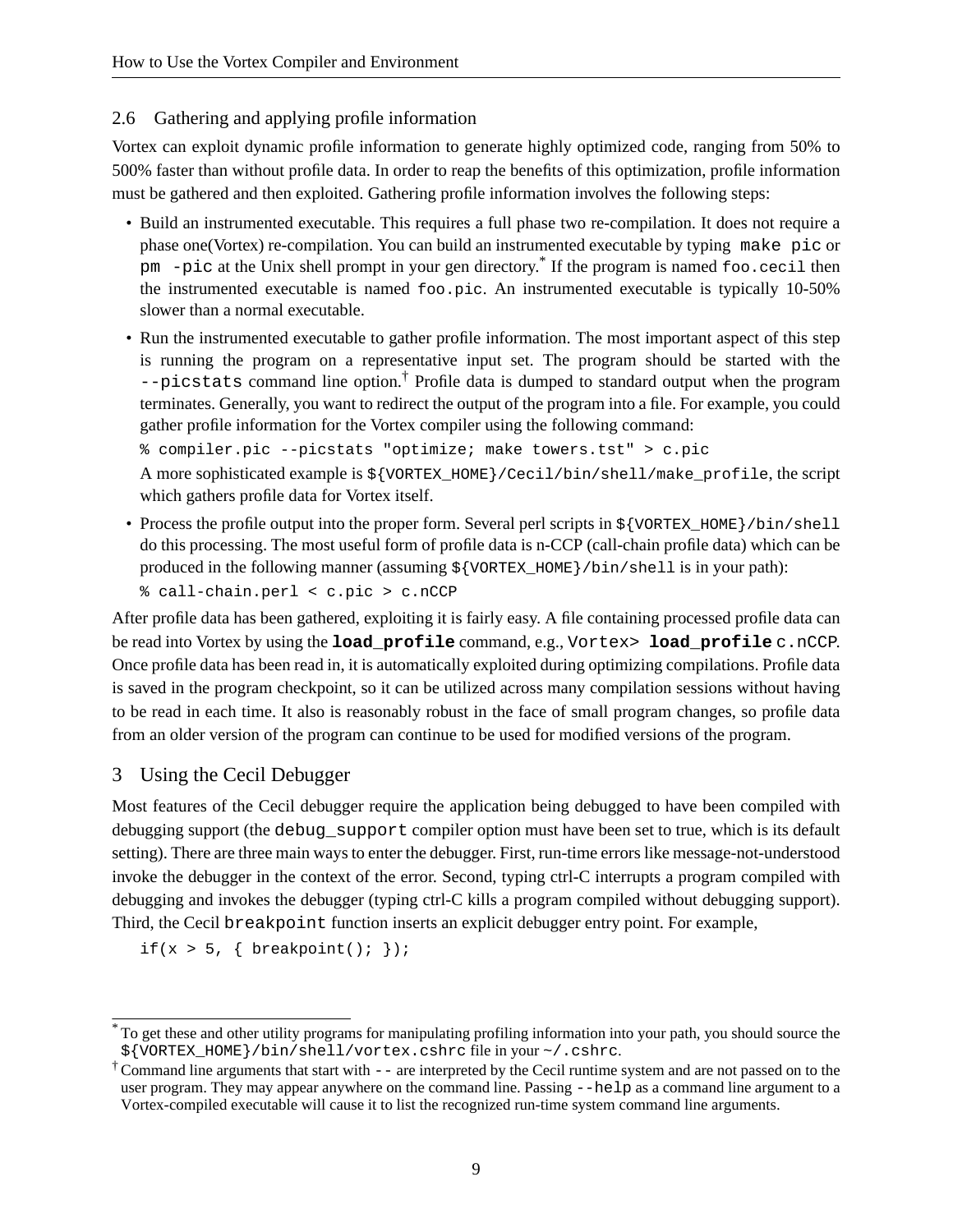invokes the debugger if  $x$  is greater than 5 at this point in program execution. In the Vortex source code we often embed breakpoints guarded by compiler integer options into key routines; this allows us to simply set the integer option to a "high" enough level and easily enter the debugger at critical points when debugging that piece of the program. Alternatively, the assert and error functions can be used as defensive programming measures to invoke the debugger whenever unexpected situations arise.

When you first enter the debugger, you will see something like:

```
Current stack frame:
# 0 run (t: <anon/DeviceTaskRec/: 0x183f55>,
          work: <anon/Packet/: 0x15e859>), richards.cecil:153
debug>
```
The stack frame description tells you the method being executed when the debugger was invoked, and the values and types of its formal parameters and local variables. In the example above, we are in the run method which has two arguments and no local variables. Variable work contains an object which is an anonymous (not specifically named) descendant of Packet. If a message-not-understood error invoked the debugger, then the message that was not understood and its arguments appear above the stack frame.

#### 3.1 Displaying stack traces

Typing **display** at the debug> prompt displays a view of the program stack, similar to typing where in gdb or dbx (**where** is available as a synonym for **display**). The default display option is to display the *lexical* chain, which is a subset of the *dynamic* chain. Since all control structures in Cecil are user-defined, you rarely want to see the complete (dynamic) chain of stack frames. The lexical chain is intended to hide most of the stack frames that are introduced by user-defined control structures. The lexical chain is built by starting at the top-most stack frame and tracing up the program's stack. If the current stack frame is a closure stack frame, then its lexical parent is the next stack frame displayed. If the current stack frame is a method stack frame, then its dynamic parent is displayed next. We build the lexical chain by applying these rules to select which stack frames from the current program stack should be displayed. You can see the complete dynamic chain by typing **display** dyn at the debug> prompt.

For example,

```
debug> display
Lexical call stack:
#16 run richards (count: 1), richards.cecil:397
#14 eval ({...}) in run_richards, richards.cecil:398
#10 eval ({...},i: 0) in run richards, richards.cecil:399
# 9 richards (), richards.cecil:290
# 8 schedule (), richards.cecil:<unknown line>
# 4 eval ({...}) in schedule, richards.cecil:304
# 2 eval ({...}) in schedule, richards.cecil:309
# 1 runTask (tcb: <anon/DeviceTaskRec/: 0x183f55>), richards.cecil:126
# 0 run (t: <anon/DeviceTaskRec/: 0x183f55>,
         work: <anon/Packet/: 0x15e859>), richards.cecil:153
debug>
debug> display dyn
Dynamic call stack:
#16 run_richards (count: 1), richards.cecil:397
#15 time (closure: <closure 0x171011>), system.cecil:72
```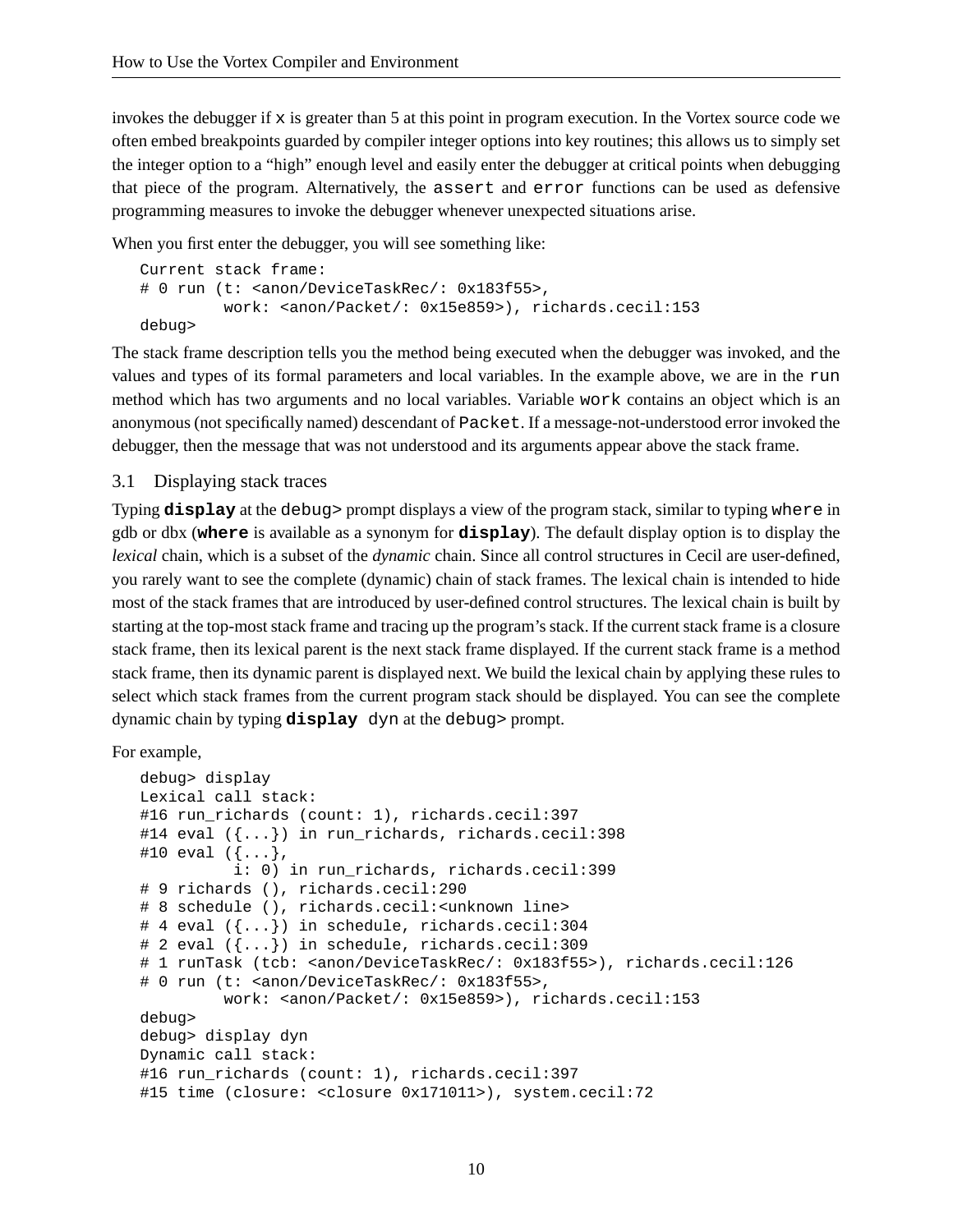```
#14 eval ({...}) in run_richards, richards.cecil:398
#13 do (count: 1,
        c: <closure 0x171009>), small_int.cecil:<unknown line>
#12 loop (c: DelayedComputation), closure.cecil:351
#11 eval ({...}) in do, small_int.cecil:353
#10 eval ({...},i: 0) in run richards, richards.cecil:399
# 9 richards (), richards.cecil:290
# 8 schedule (), richards.cecil:<unknown line>
# 7 while_true (cond: DelayedComputation,
                c: DelayedComputation), closure.cecil:<unknown line>
# 6 loop (c: DelayedComputation), closure.cecil:19
# 5 eval ({...}) in while_true, closure.cecil:<unknown line>
# 4 eval ({...}) in schedule, richards.cecil:304
# 3 if (_anon_0: false,
        tc: DelayedComputation,
        fc: DelayedComputation), boolean.cecil:<unknown line>
# 2 eval ({...}) in schedule, richards.cecil:309
# 1 runTask (tcb: <anon/DeviceTaskRec/: 0x183f55>), richards.cecil:126
# 0 run (t: <anon/DeviceTaskRec/: 0x183f55>,
         work: <anon/Packet/: 0x15e859>), richards.cecil:153
debug>
```
Each stack frame is numbered, with #0 being the most recent (topmost) stack frame. Each stack frame shows the method invoked for that stack frame (methods named eval are often the bodies of closures), the names and values of the formal parameters of the method, the lexically enclosing method (in the case of closure eval methods), and the file name and line number where execution is suspended.

**display** *n1* displays stack frames starting from number *n1*. **display** *n1 n2* displays stack frames from *n1* to *n2*, inclusive. **display** dyn versions are also available.

**display** prints out a short description of each stack frame. To see a fuller description, including local variable values, use the **show** [*n*] command to display frame *n*:

```
debug> show 15
#15 time (closure: <closure 0x171011>), system.cecil:72
  Locals: start: 900,
           end: Uninitialized
debug>
```
**show** by itself shows the current frame; entering a blank line acts like **show**.

In the presence of optimization, some line numbers are not available, but all stack frames, even those inlined away through optimization, appear in the stack trace. Also, optimization can cause certain values to not be computed. In particular, often closures are inlined away; their values print out as DelayedComputation in the stack trace. Finally, some variables may not be initialized at the point the stack trace is printed, and these variables print out as Uninitialized.

3.2 Moving around in stack traces

You can move around in the stack by using the **up**, **down**, and **goto** commands to change the current stack frame.

- **up** Move up to the calling stack frame.
- **uplex** Move up to the lexically enclosing stack frame, or the caller frame if already a method frame.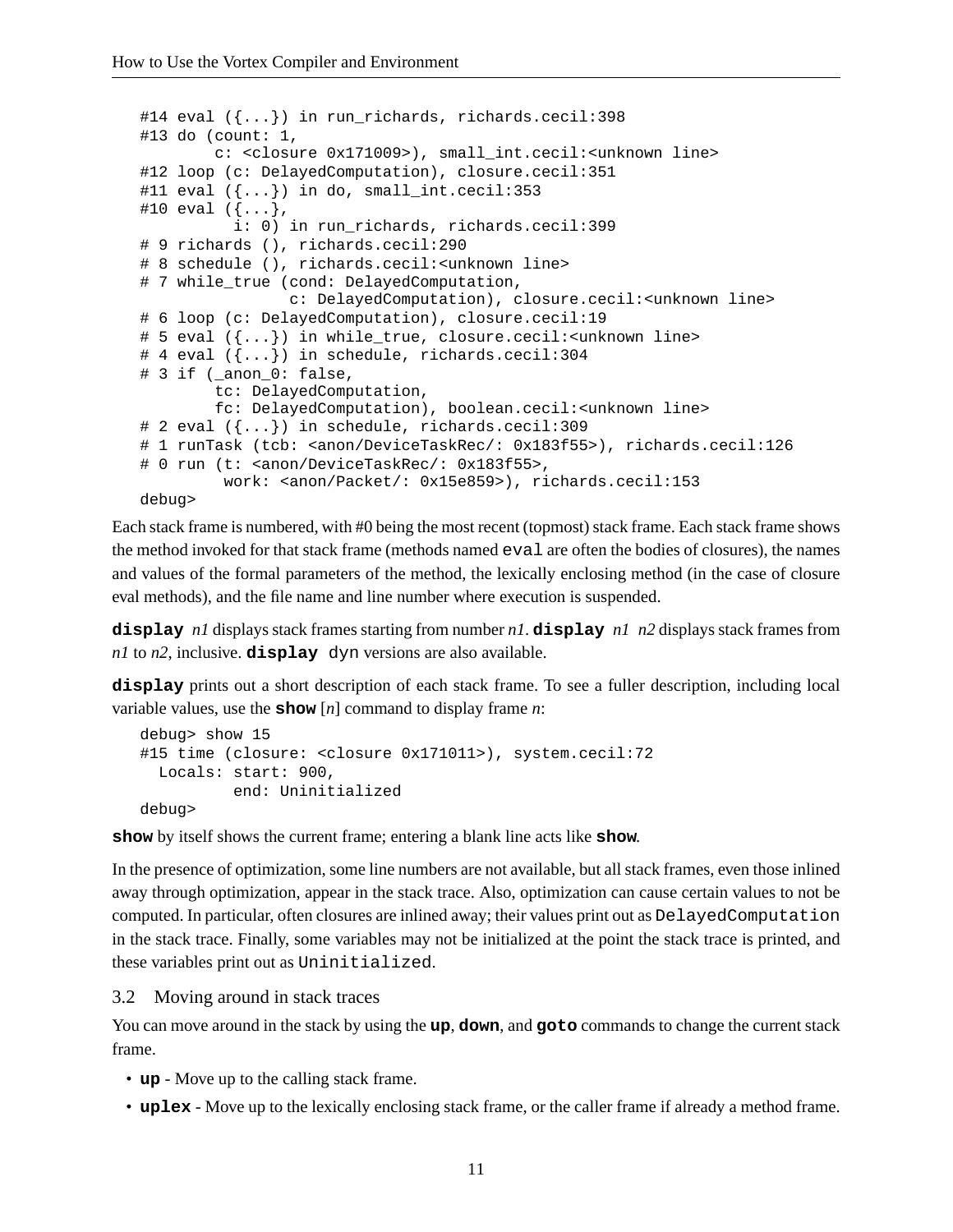- **down** Move down to the callee stack frame.
- **downlex** Move down to the lexically enclosed callee stack frame.
- **goto** *n* Goto stack frame *n*.

Moving to a particular frame implicitly **show**s the target frame.

## 3.3 Setting breakpoints

Simple breakpoints can be set using the **break** command. **break** *name* sets a breakpoint on entry to any of the methods named *name*. (For those methods that are called through dynamic dispatching; see section 4 for more info.) **break** by itself lists the current set of breakpoints. Individual breakpoints can be disabled and enabled using the **disable** and **enable** commands. **clear** removes all breakpoints.

There is no way to set a breakpoint at a particular line of a Cecil program. To do this, edit the method directly to include a breakpoint() call at the desired place, and either recompile and rerun (slow) or install the edited method directly using the evaluator (see below) (fast, but doesn't always work in the presence of optimization).

## 3.4 Resuming program execution

Typing **cont** or ctrl-D exits the debugger and continues running the program, either to completion or until the next breakpoint is hit. However, if the debugger was entered because of an error, and there is no enclosing error handler (see recover below), then this will exit the program.

**step** continues execution until the next message is sent. Since messages are sent very frequently, this will advance execution only a small amount.

**next** continues execution until the next message is about to be sent from the current frame or the current frame is about to return (if no other breakpoint is hit first). **next** is akin to the similar command in gdb, and can be used to step over a message send. If **next** is done in some frame, and then a closure lexically nested within that frame is either entered or about to send a message, then execution is also suspended; this allows **next**-ing through a method, seamlessly stepping into and out of any lexically nested closures within that method.

**finish** resumes execution until the current active stack frame is about to return (if no other breakpoint is hit first). Execution will suspend, and the value about to be returned (if any) will be printed. Entering **finish** when suspended at the finish point of a stack frame will finish from the frame it returns to.

# 3.5 Evaluating expressions

If you are debugging a program that includes the Cecil evaluator (such as any program compiled with the full standard library), then any input that is not recognized as a debugger command is evaluated in the context of the current active stack frame. For example, if  $x$  is a list of  $H$ andlerTaskRec, you could find all the tasks of priority  $>2000$  that are currently elements of x by doing the following:

debug> x.do( $\&(y)$ { if(y.priority > 2000, { y.print\_line; }); })

If the result of evaluation is non-void, then the print\_string message is sent to the result to compute a user-defined printable representation of the result.

Section 4 discusses the evaluator in more detail.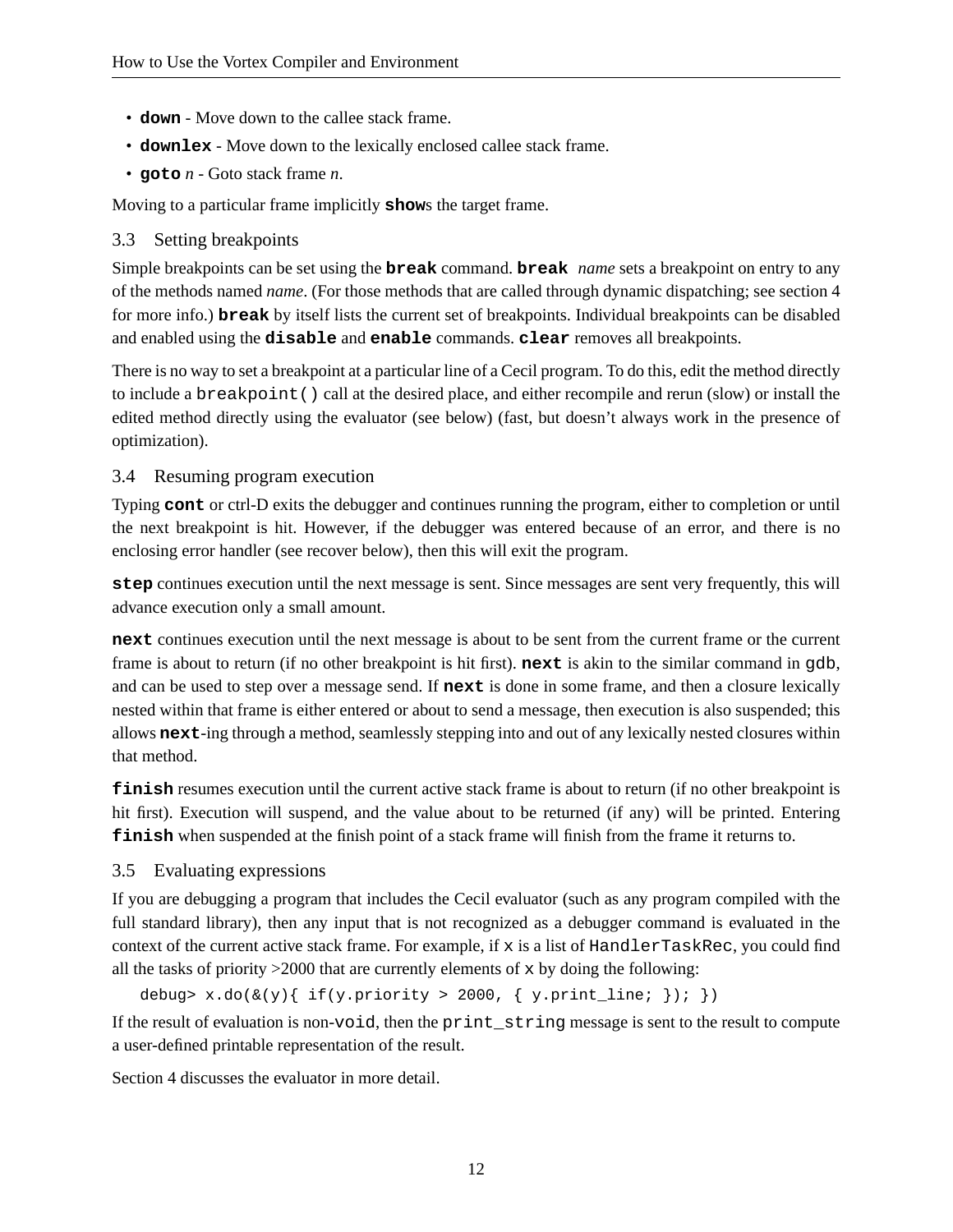#### 3.6 Low-level printing and tracing

The **print** command prints, in a very low-level way, the object contained in any variable visible through lexical scoping from the current stack frame. For example,

```
debug> goto 0
# 0 run (t: <anon/DeviceTaskRec/: 0x183f55>,
/Packet/: 0x15e859>), richards.cecil:153
debug> print t
<anon/DeviceTaskRec/: 0x183f55>
  map: CecilMap 0x119978, id: 203 (anon/DeviceTaskRec/)
8 fields:
         packetPending@TaskState, offset 0: false
         taskWaiting@TaskState, offset 1: false
         taskHolding@TaskState, offset 2: false
         link@TaskControlBlock, offset 3: <anon/DeviceTaskRec/: 0x183f79>
         ident@TaskControlBlock, offset 4: 6
         priority@TaskControlBlock, offset 5: 5000
         input@TaskControlBlock, offset 6: 0
         pending@DeviceTaskRec, offset 7: 0
```
It is also possible to print the object addressed by any of the hex numbers printed out by a stack dump or a **print** command (other than the address of the internal CecilMap data structure). Note that if there is not an object that starts at the requested address, the debugger is likely to crash. This second usage of **print** can be used to trace through data structures. For example, we can look at the object stored in the link field of the t formal parameter:

```
debug> print 0x183f79
<anon/DeviceTaskRec/: 0x183f79>
  map: CecilMap 0x119978, id: 203 (anon/DeviceTaskRec/)
8 fields:
         packetPending@TaskState, offset 0: true
         taskWaiting@TaskState, offset 1: false
         taskHolding@TaskState, offset 2: true
       link@TaskControlBlock, offset 3: <anon/HandlerTaskRec/: 0x17b5f1>
         ident@TaskControlBlock, offset 4: 5
         priority@TaskControlBlock, offset 5: 4000
         input@TaskControlBlock, offset 6: <anon/Packet/: 0x15e8e9>
         pending@DeviceTaskRec, offset 7: <anon/Packet/: 0x15e8b9>
```
debug>

**trace** toggles printing a line for every dynamically dispatched message sent.

#### 3.7 Restarting, recovering, and quitting

The **restart** command restarts program execution from the beginning. It's useful when you find a bug, fix it by redefining the method (see section 4), and then want to test your bug fix. No re-initialization of global variables or named concrete objects takes place.

Some programs, such as the Vortex compiler, install explicit error handling wrappers around sections of code. For example, the compiler wraps execution of compilation commands in an error handler, so that message-not-understood errors during compilation return you to the Vortex> prompt, rather than abort the Vortex program. The **recover** command returns to the last point in the program where an error handler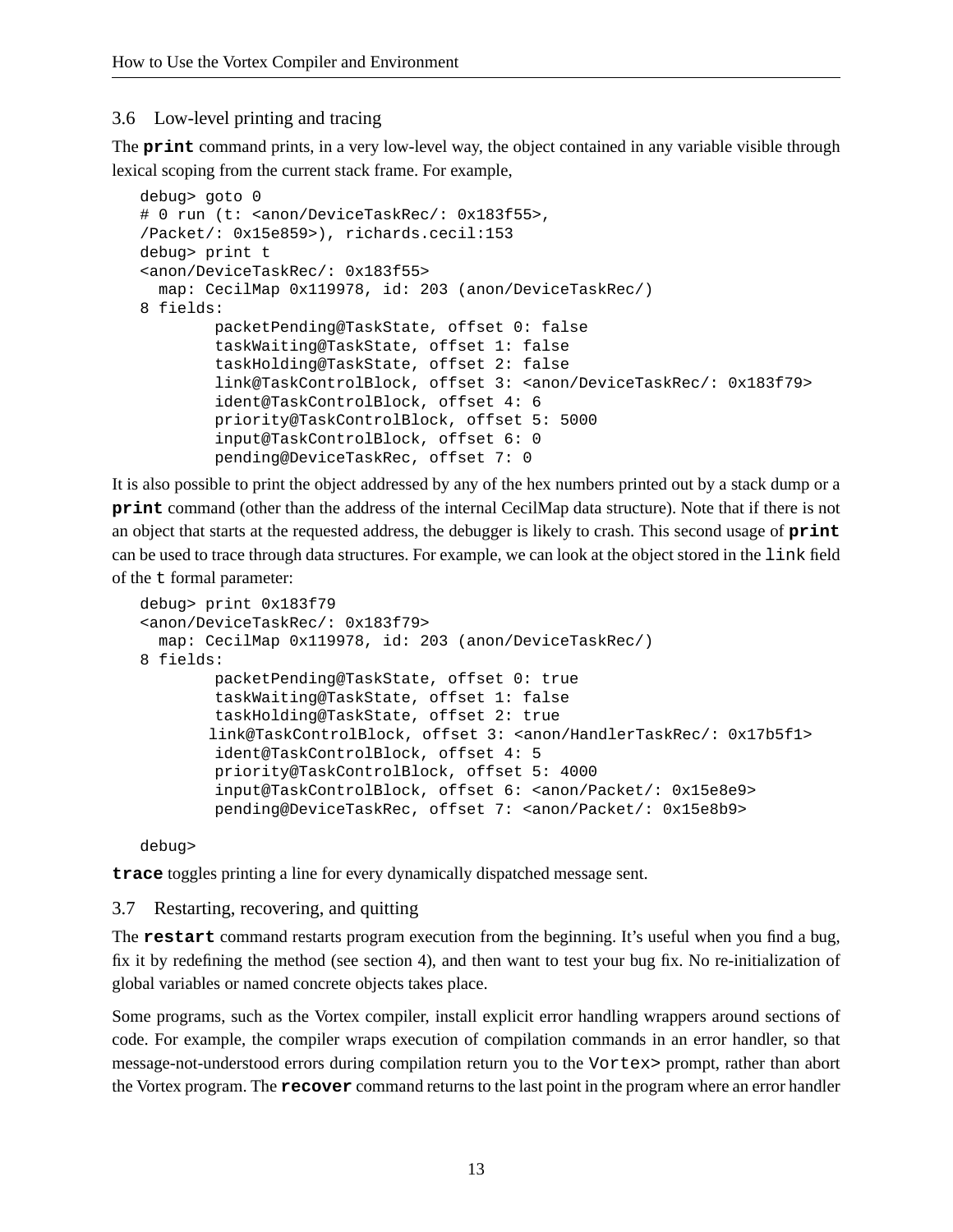was installed. This is useful if you've identified a problem, installed a fix, and want to return to the error handling level rather than continuing program execution.

Typing **quit** or **really\_quit** terminates program execution and returns you to the Unix shell prompt.

#### 3.8 Help

Typing **help** at the debug> prompt displays a short description of the available debugger commands.

## 4 Using the Cecil Evaluator

The Cecil evaluator functions like a Lisp read-eval-print loop. You can type Cecil code to be evaluated at the Vortex> and debug> prompts; there also is a stand-alone Cecil read-eval-print program named cecil that can be run. The Cecil code is typechecked, and then it is evaluated (whether or not there were any type errors) and any results are displayed. (The Vortex compiler itself is the one Cecil program that is unable to do typechecking of its evaluator inputs.) New global variables, objects, and fields can be declared, and new methods can be added and existing methods can be replaced by entering method declarations to the evaluator. Expressions and declarations can span multiple lines, as long as open brackets, parentheses, or braces remain unmatched at line boundaries. For speed, the evaluator invokes precompiled code wherever possible, and interprets expressions otherwise.

Predicate object and precedence declarations are not currently supported by the evaluator. Top-level let declarations made in the evaluator create global variables available to the evaluator and interpreted methods (but not the pre-compiled code) in the same run of the program. (As with regular Cecil programs, module declarations are parsed but ignored.)

The evaluator is extremely useful for debugging programs. The ability to redefine methods is especially helpful when debugging, since a corrected method can simply be typed into the program and tested without having to wait for the program to be recompiled. However, there are some situations in which it does not work. Interpreted methods are invoked only through dynamically dispatched message sends. Therefore, if a message send is either inlined or statically bound (and thus does not go through the dynamic dispatching mechanism), then any new or replacing interpreted methods won't be invoked at that call site. Similarly, breakpoints are implemented only for methods called through dynamically dispatched call sites.

With some knowledge of the optimizations performed by the compiler, it is possible to predict whether a particular call site will be dynamically dispatched, and thus a call site at which an interpreted method could be invoked. However, it is likely that a casual user will not want to figure this out. A simple rule is that if a call site is located in a file which was compiled without optimization, then the call site will be dynamically dispatched and thus interpreted methods will perform as expected. Alternatively, if a file includes the (\*\*debug\*\*) pragma, then all methods in that file can be replaced by an interpreted method (i.e., all calls to the methods defined in the file will be forced to be dynamically dispatched). Individual methods can also be annotated (\*\*debug\*\*) as follows:

```
method testing(x@:int, y:string) (** debug **) { method_body }
```
Interpreted methods only persist for as long as the program is running. If you add a method to a program, and then exit the program and restart it, the new method will not be present. Interpreted methods are not saved in Vortex checkpoint files either.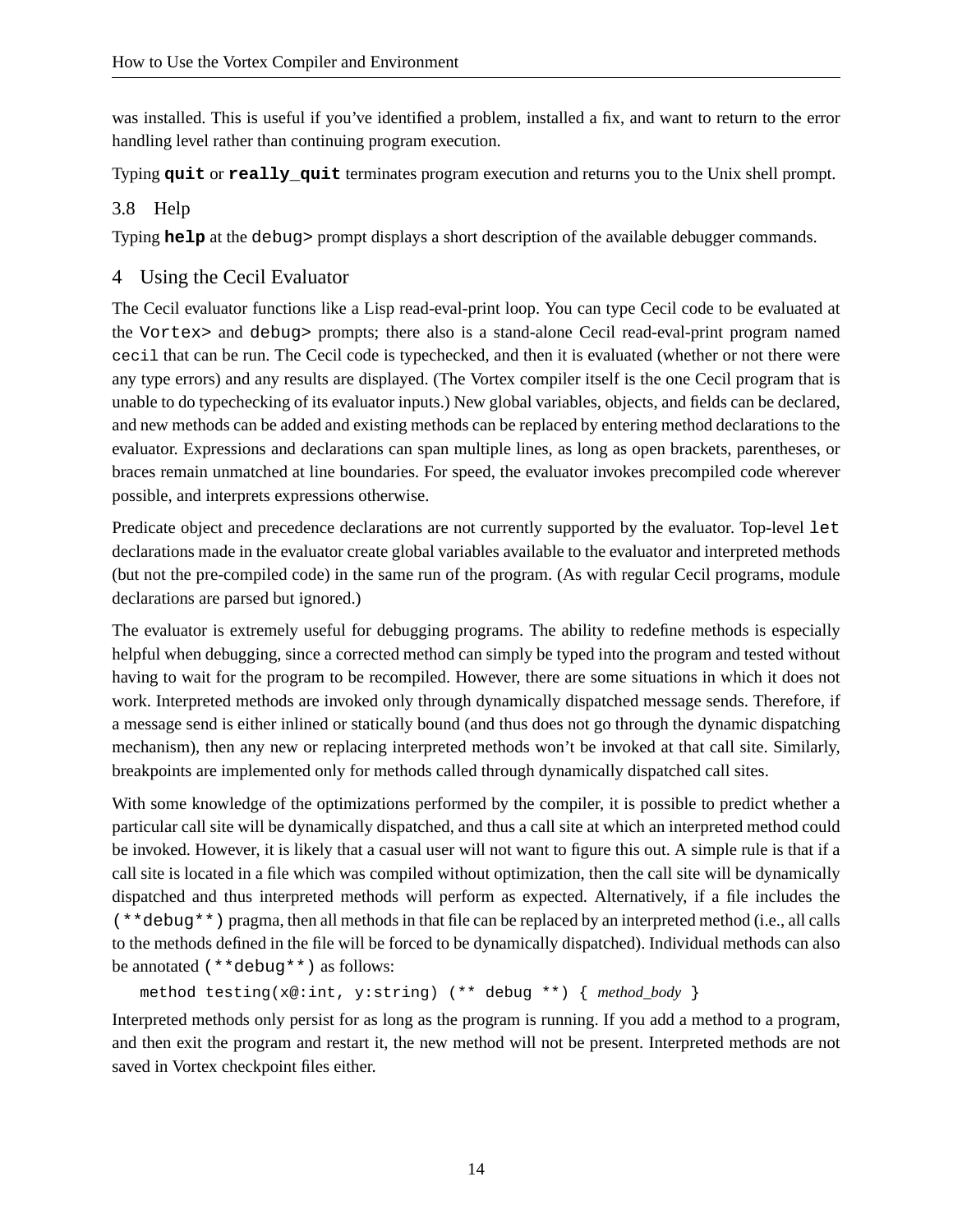# 5 Libraries and Separate Compilation

For best performance of the generated code, Vortex can compile and optimize library code for the client application. However, this approach precludes sharing compiled code for libraries across applications. For simple applications, sometimes best performance is not required. To speed compilation and reduce disk space usage, Vortex can compile libraries in a special mode that makes the generated code sharable across applications. Because of inter-file dependencies created by optimizations, and to enable applications to add methods and fields and children to objects defined in separately compiled libraries, these libraries are compiled without optimization. The generated library code is put in a separate directory. By default, Vortex compiles libraries separately. For best performance, libraries can be specialized to the client application by disabling the use\_shared\_libraries option.

# 5.1 Defining a library

A library is a source file that contains a library pragma, plus all files included from this root library file that do not have their own library pragmas. The library pragma specifies the name of the library, e.g.  $(**1$ ibrary("my-lib")\*\*). The only restriction on a library name is that it should be a legal UNIX directory name. The Cecil standard library is currently broken down into a core smallstdlib, a larger noevalstdlib, and the complete stdlib.

# 5.2 Compiling libraries

By default, Vortex assumes separate compilation of libraries. In this mode, only non-library code is compiled into the gen directory (i.e., those files that are not in any library). Code for files in a library, say, my-lib, is compiled into the subdirectory *my-lib* of the directory determined by the string option **libs\_dir**, e.g., \${VORTEX\_HOME}/Cecil/lib.

When compiling a program, Vortex automatically checks if the libraries the program includes are up-to-date, and if not, recompiles them. The first time a library is compiled, Vortex creates the appropriate directory for its compiled code.

# 5.3 Disabling separate compilation

To turn off separate compilation, set the use\_shared\_libraries option to false. When use\_shared\_libraries is false, Vortex acts as if no library pragmas were in the program, compiling and optimizing library files into the same directory as application files.

# 5.4 Implementation limitations

The current implementation of separate compilation in Vortex imposes two minor restrictions on how the library objects and methods can be extended by an application. In particular, applications compiled with use\_shared\_libraries set to true (the default value) may not extend a library by either:

- defining a global variable that is used, but not defined, in the library, or
- adding a predicate child to an object defined in the library.

However, since dependencies are not maintained for library code when compiling in library mode, violations of these restrictions will not be automatically caught by Vortex and may result in unexpected behavior. The only safe way to allow an application to extend a library in one of these two forbidden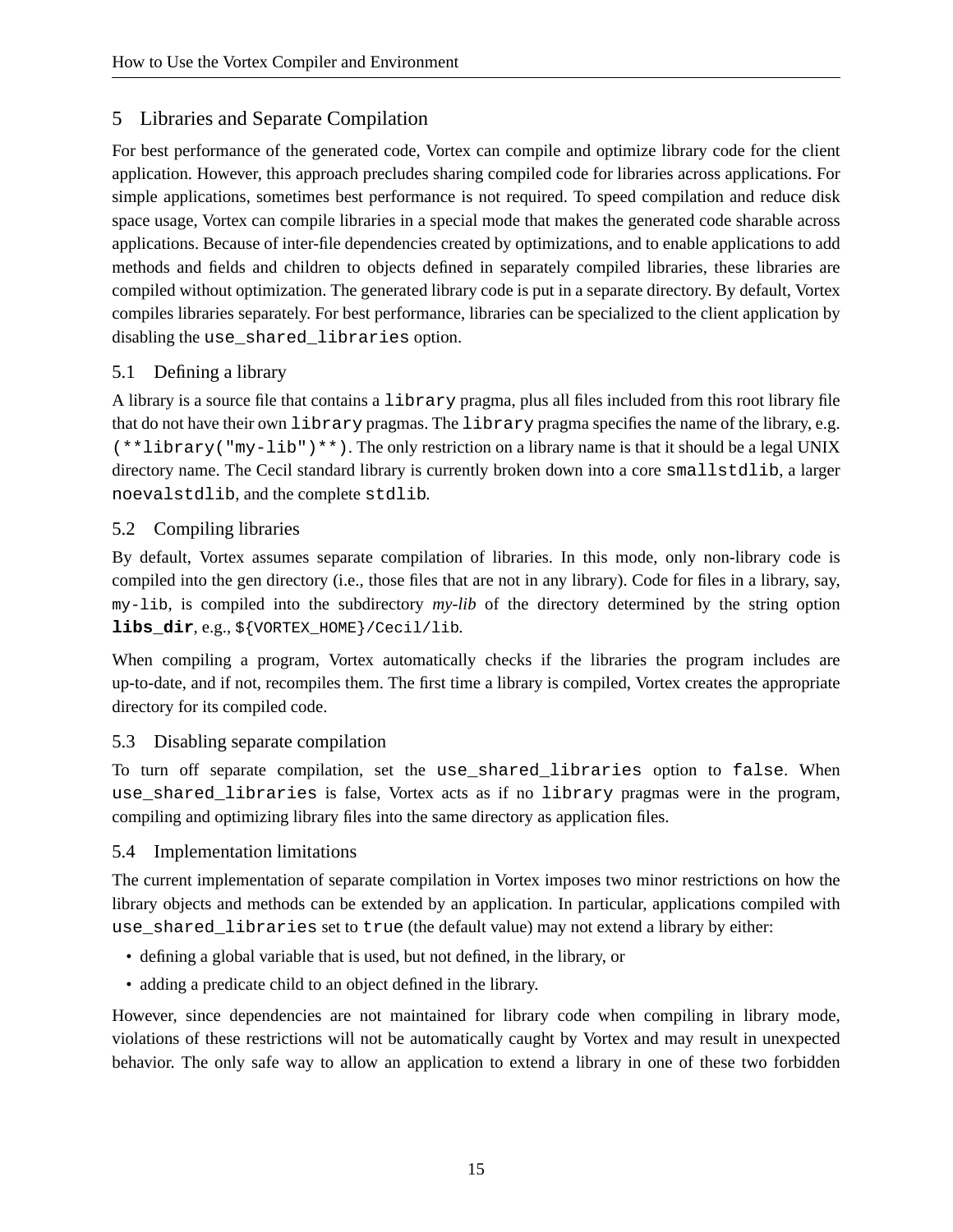manners is to disable separate compilation for the application (by setting use\_shared\_libraries to false) and recompiling with **make**.

Vortex does not provide a way for a programmer to modify some of the library files while still using the rest of the precompiled libraries. If you want to have your own file supercede the file with the same name in the library, you need to disable separate compilation (see Section 5.3).

## 6 Utilities

The directories \${VORTEX\_HOME}/bin and \${VORTEX\_HOME}/Cecil/bin contain utilities that support Vortex application development. Some of these utilities can be invoked from within Vortex, which is responsible for ensuring that the environment is set up correctly. To use these programs at a Unix prompt, source  $\frac{1}{2}$  {VORTEX\_HOME/bin/shell/vortex.cshrc from your ~/.cshrc to define the appropriate environment variables and add the appropriate directories to your path. Some of the most useful utilities are:

- Phase Two compilation tools: Phase two compilations can be completed in parallel across a number of machines. Parallel compiles are synchronized via lock files (\_foo.cecil.c.lock is a lock file for foo.cecil.c) that are created and removed in the gen directory during phase 2 compilation. The scripts pm, pmwait, and pzap are used to drive parallel compilation. To immediately spawn parallel compiles, use pm; pmwait waits until the current phase 1 compilation completes (time stamp on Makefile in the gen directory changes) and then spawns the parallel compile jobs; pzap kills the spawned compile jobs.
- Profile-guided class prediction: The scripts call-chain.perl, call-site.perl, and summary.perl all invoke pic-filter.perl to format raw profile data into the form expected by Vortex (see section 2.6).
- An Emacs mode for editing Cecil programs appears in \${VORTEX\_HOME}/Cecil/bin/shell/cecil-mode.el.
- The run-vortex script invokes Vortex after modifying the environment. It enables "casual" Cecil programmers to run Vortex without having to modify their environments or explicitly source vortex.cshrc.

# 7 Non-Cecil Front Ends

To use Vortex on languages other than Cecil, see the README files for each of the desired languages:

- \${VORTEX\_HOME}/Java/README for compiling Java programs
- $\frac{1}{2}$  {VORTEX HOME}/C++/README for compiling C++ programs
- \${VORTEX\_HOME}/Smalltalk/parcplace/README for compiling ParcPlace Smalltalk programs
- $$$ {VORTEX\_HOME}/Smalltalk/ibm/README for compiling IBM Smalltalk programs
- \${VORTEX\_HOME}/M3/README for compiling Modula-3 programs

#### 8 Installation

To install and configure Vortex at your site, follow the instructions on the Vortex release web page at:

http://www.cs.washington.edu/research/projects/cecil/www/Release

or in the INSTALL file availble by anonymous ftp from:

ftp.cs.washington.edu/pub/cecil/INSTALL